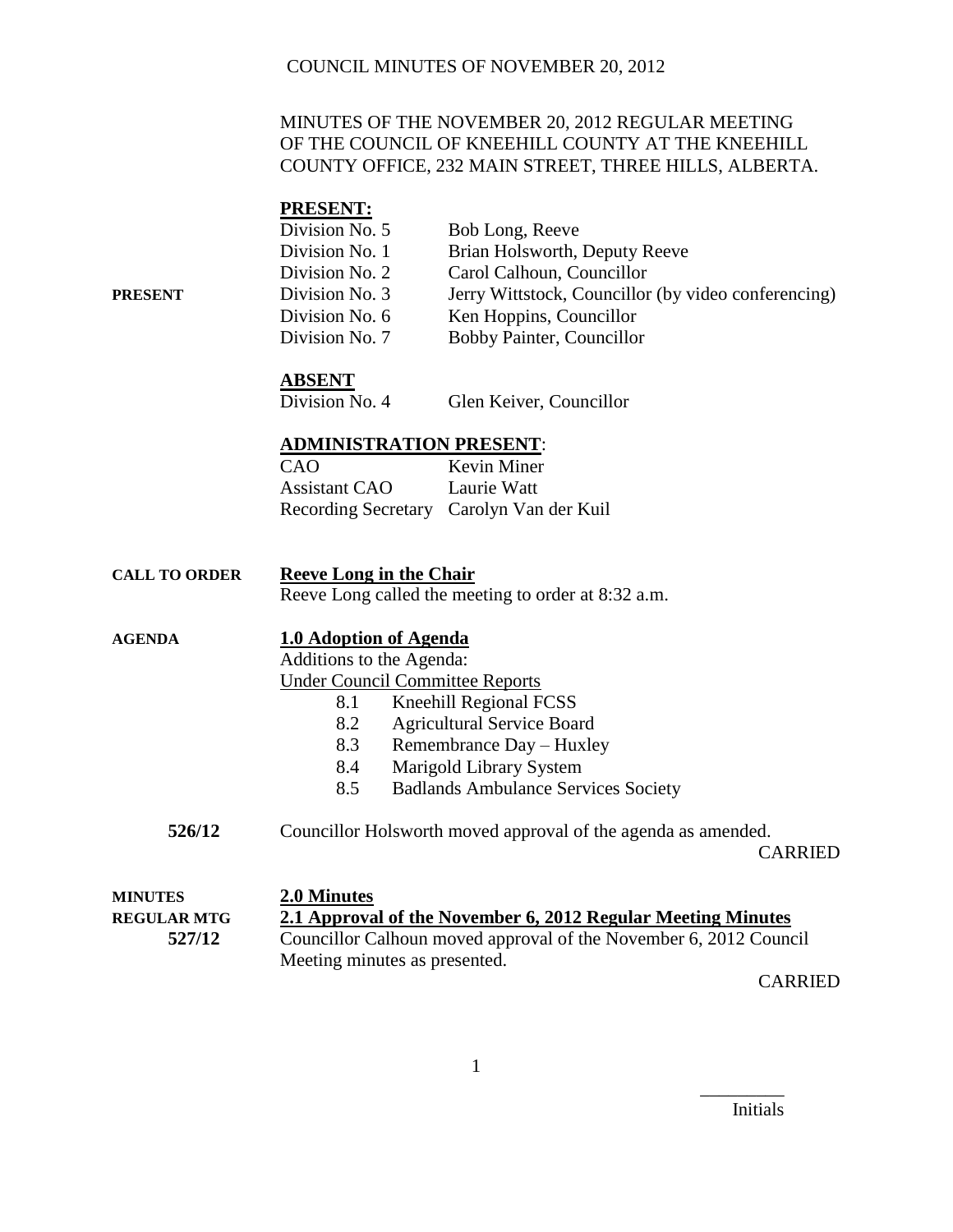| <b>COMMUNICATION</b><br><b>STRATEGY</b><br>528/12 | <b>6.0 Business from the Previous Minutes</b><br><b>6.1 Communications Strategy</b><br>Councillor Calhoun moved that Council approve the 2013<br>Communications Strategy as presented and direct administration to<br>develop and bring forward for Council consideration, policies and an<br>implementation plan in early 2013.<br><b>CARRIED</b>                                                                                                                                                                                                                     |
|---------------------------------------------------|------------------------------------------------------------------------------------------------------------------------------------------------------------------------------------------------------------------------------------------------------------------------------------------------------------------------------------------------------------------------------------------------------------------------------------------------------------------------------------------------------------------------------------------------------------------------|
| <b>OIL LEASE LEGAL</b><br>COST 529/12             | 6.2 Legal Costs – Oil Lease Sites<br>Councillor Wittstock moved that Council receive as information.<br><b>CARRIED</b>                                                                                                                                                                                                                                                                                                                                                                                                                                                 |
| <b>NEW BUSINESS</b><br>530/12                     | <b>7.0 New Business</b><br><b>COVENANT HEALTH 7.1 Covenant Health Meeting Invitation</b><br>Councillor Calhoun moved that Council table this agenda item until later<br>in the Council meeting.<br><b>CARRIED</b>                                                                                                                                                                                                                                                                                                                                                      |
| 531/12                                            | <b>AQUA 7 MANGMENT 7.2 AQUA 7 Management Services</b><br>Councillor Hoppins moved that Council direct administration to submit a<br>response to the tender for Management Services to AQUA 7 Water<br>Services Commission for the ensuing three year period.<br><b>CARRIED</b>                                                                                                                                                                                                                                                                                         |
|                                                   | Debi Moon, reporter for The Capital, entered the meeting at 9:00 a.m.<br>The meeting recessed from 8:54 a.m. to 9:03 a.m.<br>Present when the meeting reconvened were Pete McRae, Director of                                                                                                                                                                                                                                                                                                                                                                          |
|                                                   | Operations, and Brandy Hay Evans, Operations Executive Assistant.                                                                                                                                                                                                                                                                                                                                                                                                                                                                                                      |
| <b>OPERATIONS</b>                                 | <b>4.0 Operations</b><br><b>4.1 Operations Summary</b>                                                                                                                                                                                                                                                                                                                                                                                                                                                                                                                 |
| <b>OPR SUMMARY</b>                                | Pete McRae presented the Operations Report comprised of Transportation<br>(Roads), Water and Miscellaneous updates. The following items were<br>also addressed:<br>• Back-up Generator costs, for the four water reservoirs, will be ready for<br>next Council Meeting.<br>Council received many complaints from rate payers last week on the<br>condition of the Provincial and Secondary Highways. Kneehill County<br>does not have any jurisdiction over these highways and rate payers<br>should call Carillion or Alberta Transportation if they have complaints. |

Initials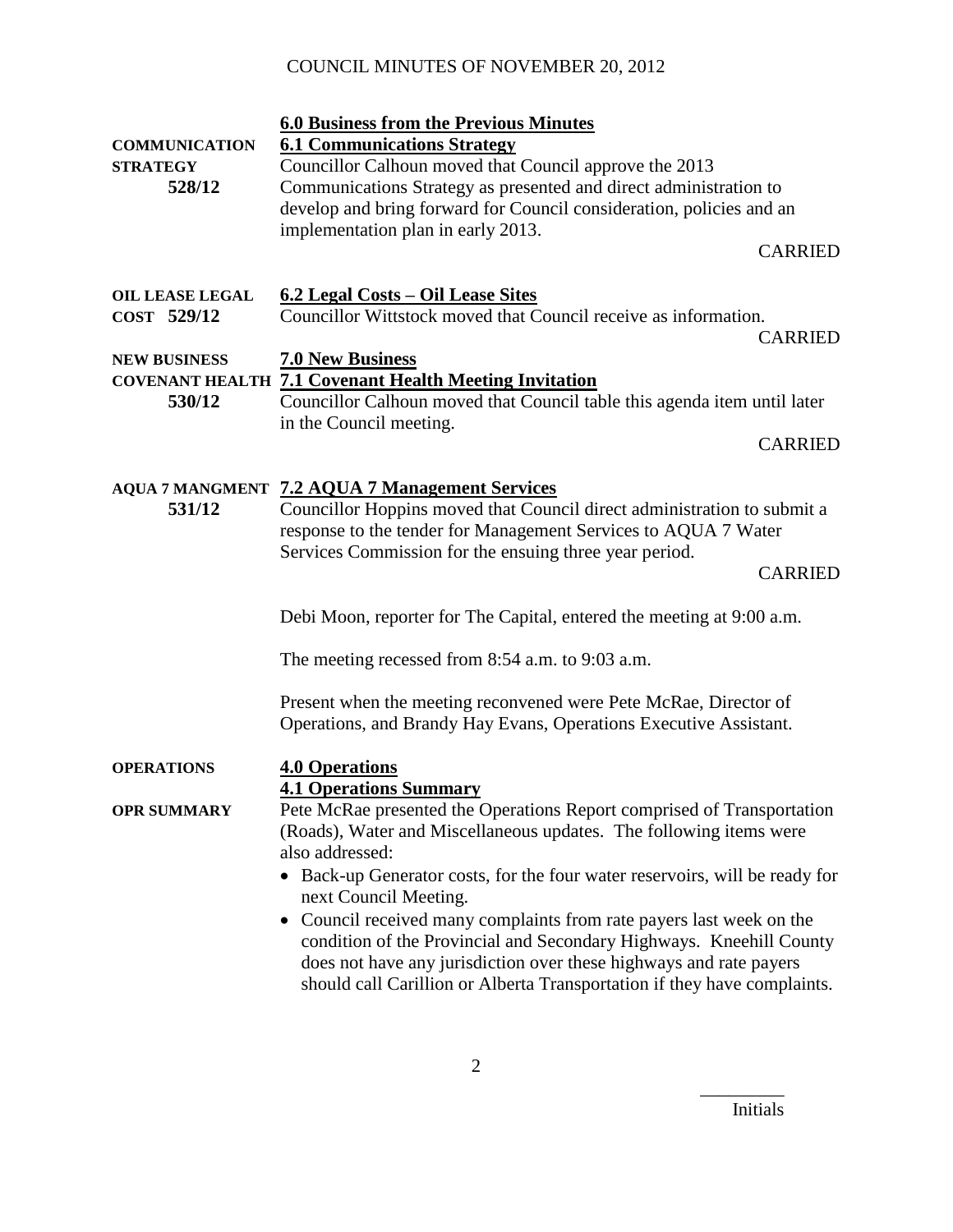- Council thanked Operations for their hard work in clearing County roads, and appreciated that they worked on Saturday to get the job done.
- **532/12** Councillor Calhoun moved that Council receive the Operations Summary report as presented.

CARRIED

**ROAD UPGRADE 4.2 Road Upgrade Request – TAQA North Ltd. 533/12** Councillor Holsworth moved that Council move to approve TAQA North Ltd. revised request under Policy #5-13 to upgrade an 800 metre portion of RR 24-2 South of TWP 32-4 to their well site located at NE 22-32-24 W<sub>4</sub> to a Schedule "B" Minor Local Road (Gravel) with work on this project to begin in 2013.

CARRIED

#### **MAINTENANCE LIST 4.3 Maintenance Project Listing**

**534/12** Councillor Hoppins moved that Council direct Administration to construct a policy for Council consideration at a subsequent meeting.

CARRIED

Pete McRae and Brandy Hay Evans left the meeting at 9:29 a.m.

Mike Morton, Director of Finance entered the meeting at 9:31 a.m.

- **FINANCIAL 5.0 Financial Reports OPERATING ACCT 5.2 Operating Account Report September 2012** Mike Morton reviewed the Operation Account Report. **CAPITAL FUNDING 5.3 Capital Funding Report September 2012** Mike Morton reviewed the Capital Funding Report. **RESERVES 5.4 Reserves Report September 2012** Mike Morton reviewed the Reserves Report.
	- **535/12** Councillor Hoppins moved that Council receive the Operating Account Report, the Capital Funding Report, and the Reserves Report ending September 2012 as presented.

CARRIED

# **2013 BUDGET 5.1 Interim Budgets 2013 5.1a Interim Revenue Budget 5.1b Interim Expenses Without Wages Budget**

Initials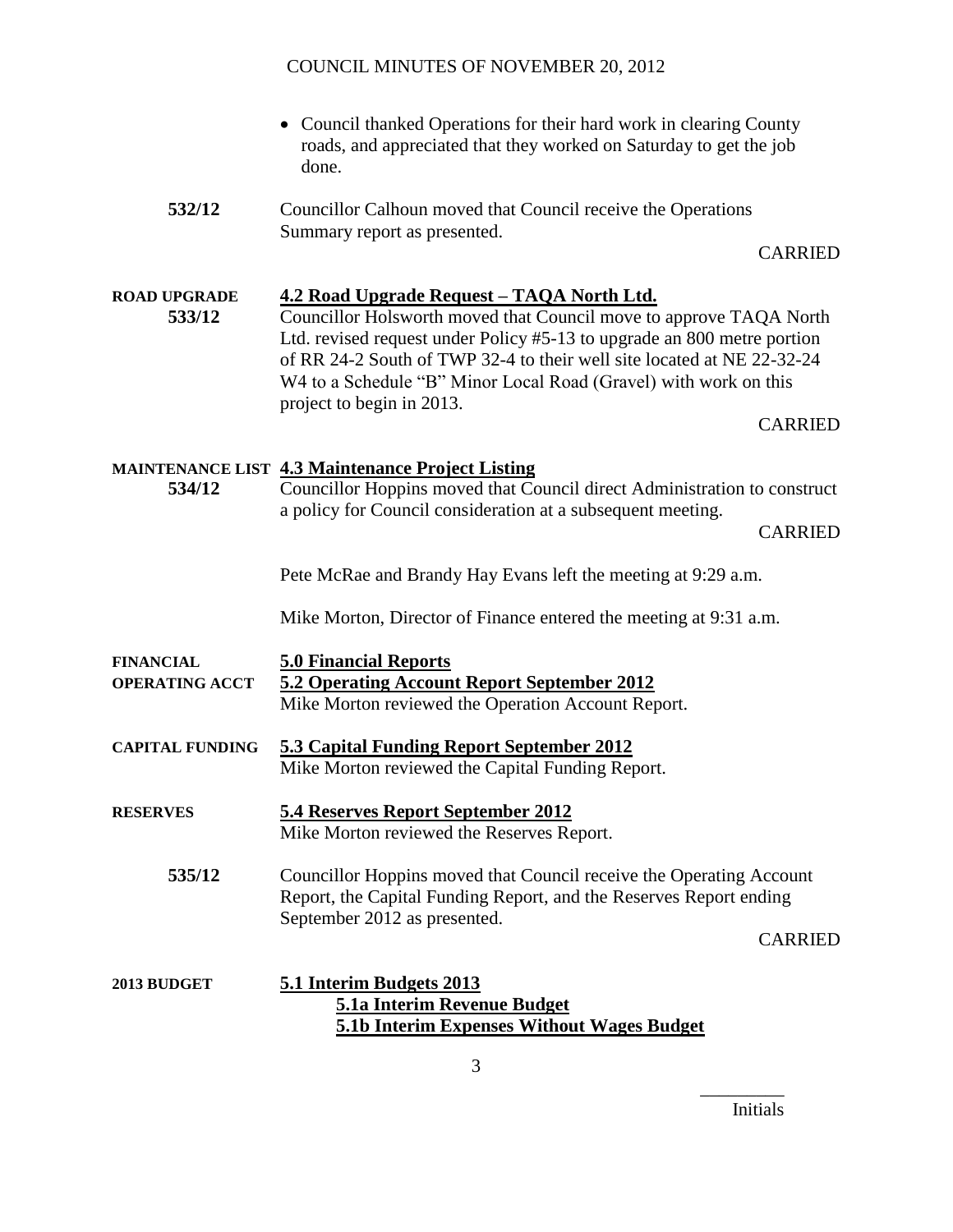## **5.1c Interim Expenses with Wages Budget 5.1d Interim Capital Budget**

| 536/12                         | <u>5.10 Interim Capital Budget</u><br>Councillor Holsworth moved that Council accept the 2013 interim<br>operating and capital budgets excluding the wages and salaries<br>component.                                                                   |                |
|--------------------------------|---------------------------------------------------------------------------------------------------------------------------------------------------------------------------------------------------------------------------------------------------------|----------------|
|                                |                                                                                                                                                                                                                                                         | <b>CARRIED</b> |
|                                | Councillor Painter and Reeve Long declared a possible pecuniary<br>interest with the next agenda item and left the meeting at 10:02 a.m.                                                                                                                |                |
|                                | Councillor Holsworth assumed the position of Chair.                                                                                                                                                                                                     |                |
| 537/12                         | Councillor Calhoun moved that Council accept the 2013 interim operating<br>and capital budgets including the wages and salaries component.                                                                                                              | <b>CARRIED</b> |
|                                | Mike Morton left the meeting at 10:03 a.m.                                                                                                                                                                                                              |                |
|                                | The meeting recessed from 10:03 a.m. to 10:10 a.m.                                                                                                                                                                                                      |                |
|                                | Councillor Painter and Reeve Long were present when the meeting<br>reconvened.                                                                                                                                                                          |                |
|                                | Reeve Long re-assumed the position of Chair.                                                                                                                                                                                                            |                |
| <b>COUNCIL REPORTS</b><br>FCSS | <b>8.0 Council and Committee Reports</b><br><b>8.1 Kneehill Regional FCSS - Written report by Councillor Calhoun on</b><br>the FCSS Volunteer forum supper that was held on November 7, 2012,<br>and the Regular FCSS meeting held on November 8, 2012. |                |
| ASB                            | <b>8.2 Agricultural Service Board-</b> Written report by Councillor Hoppins<br>on attending the Central Zone ASB Conference in Beiseker, AB on<br>November 8, 2012. Kneehill County will be hosting this event next year.                               |                |
|                                | <b>REMEMBRANCE DAY 8.3 Remembrance Day -</b> - Written report by Councillor Painter on<br>attending the Remembrance Day Service in Huxley, AB on November 11,<br>2012.                                                                                  |                |
| <b>MARIGOLD</b>                | <b>8.4 Marigold Library</b> Written report by Councillor Painter on<br>attending the Marigold Library System meeting in High River, AB on<br>November 17, 2012. Next Board meeting will be on January 26, 2013.                                         |                |
| BASS                           | 8.5 Badlands Ambulance Services Society- The unapproved minutes of<br>the November 8, 2012 meeting were presented to Council. Councillor<br>Holsworth reported that the next regular Badlands Ambulance meeting is                                      |                |

Initials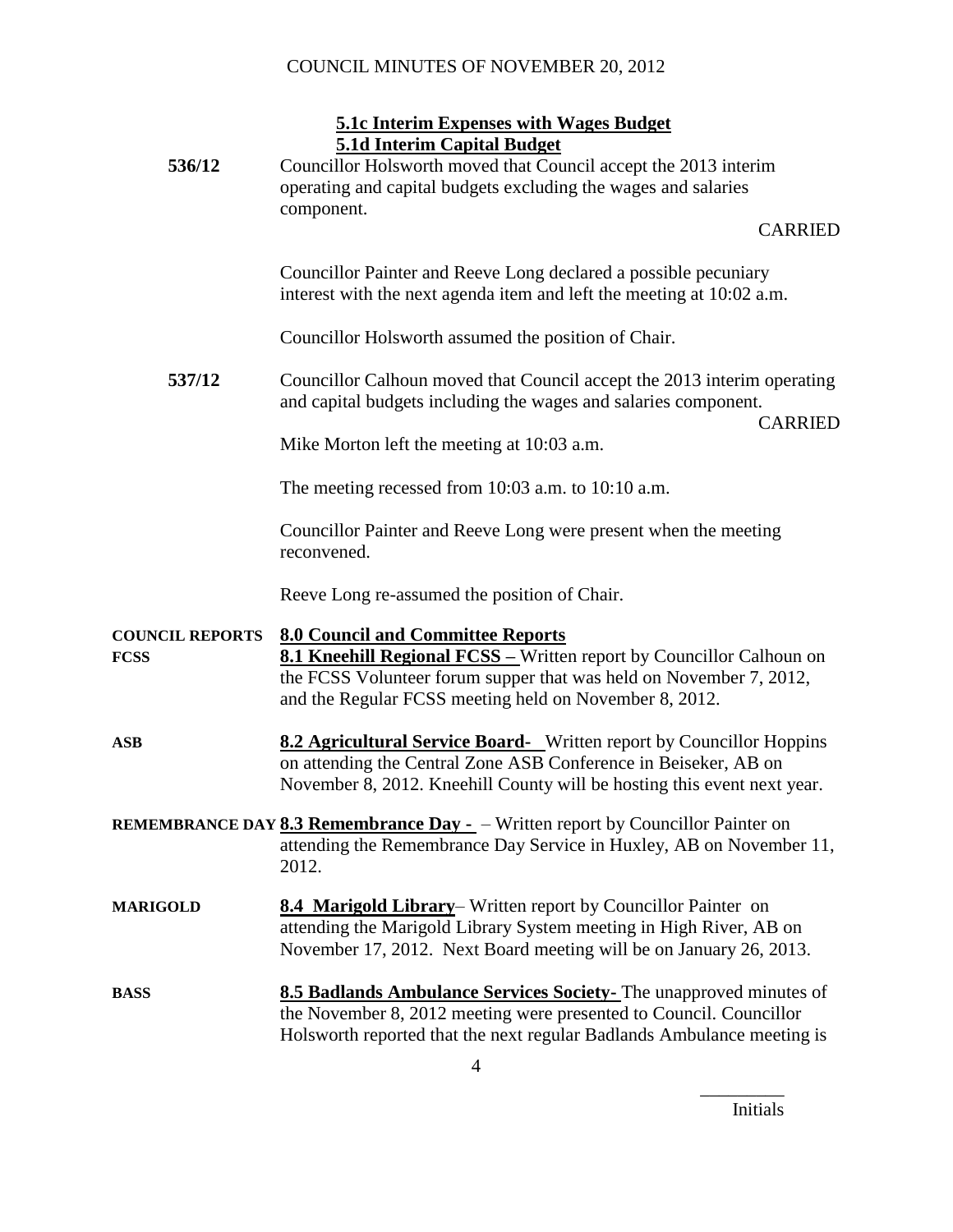|                                 | on January 24, 2013. There will be a Transitional Meeting on November<br>$27, 2012$ at $11:00$ a.m., and is unable to attend.                                                             |                |
|---------------------------------|-------------------------------------------------------------------------------------------------------------------------------------------------------------------------------------------|----------------|
| 538/12                          | Reeve Long moved that Council authorize the attendance of Councillor<br>Calhoun, Badlands Ambulance Services Society alternate member, at the<br>November 27, 2012 meeting in Drumheller. |                |
|                                 |                                                                                                                                                                                           | <b>CARRIED</b> |
| 539/12                          | Councillor Wittstock moved that Council receive the Council and<br>Committee Reports as presented.                                                                                        |                |
|                                 |                                                                                                                                                                                           | <b>CARRIED</b> |
|                                 | Debi Moon left the meeting at 10:30 a.m.                                                                                                                                                  |                |
| <b>CORRESPONDENCE</b><br>540/12 | <b>9.0 Correspondence Report</b><br>Councillor Holsworth moved that Council receive the Correspondence<br>Report.                                                                         |                |
|                                 |                                                                                                                                                                                           | <b>CARRIED</b> |
| <b>BUS PENDING</b>              | <b>10.0 Council Business Pending &amp; Summary Reports</b><br>10.1 Business Pending Report 2008/2009/2010/2011<br><b>10.2 Business Pending Report 2012</b>                                |                |
| <b>SUMMARY REPORT</b><br>541/12 | <b>10.3 Business Completed Items Summary Report 2012</b><br>Councillor Calhoun moved that Council receive the Business Pending and<br>Summary reports.                                    |                |
|                                 |                                                                                                                                                                                           | <b>CARRIED</b> |
|                                 | Councillor Wittstock left the meeting at 10:42 a.m.                                                                                                                                       |                |
| <b>IN-CAMERA</b><br>542/12      | 11.0 In-Camera<br>Councillor Calhoun moved that Council go into In-Camera at 10:42 a.m.                                                                                                   | <b>CARRIED</b> |
|                                 | Kevin Miner, Laurie Watt and Carolyn Van der Kuil left the meeting at<br>11:30 a.m. The remainder of the minutes were recorded by Reeve Long.                                             |                |
| 543/12                          | Councillor Holsworth moved the meeting out of In-Camera at 12:02 p.m.                                                                                                                     | <b>CARRIED</b> |
| 544/12                          | <b>11.1 Motions from In Camera</b><br><b>COVENANT HEALTH 7.1 Covenant Health Meeting Invitation Cont'd</b><br>Councillor Calhoun moved this agenda item be lifted from the table.         | <b>CARRIED</b> |

5

Initials